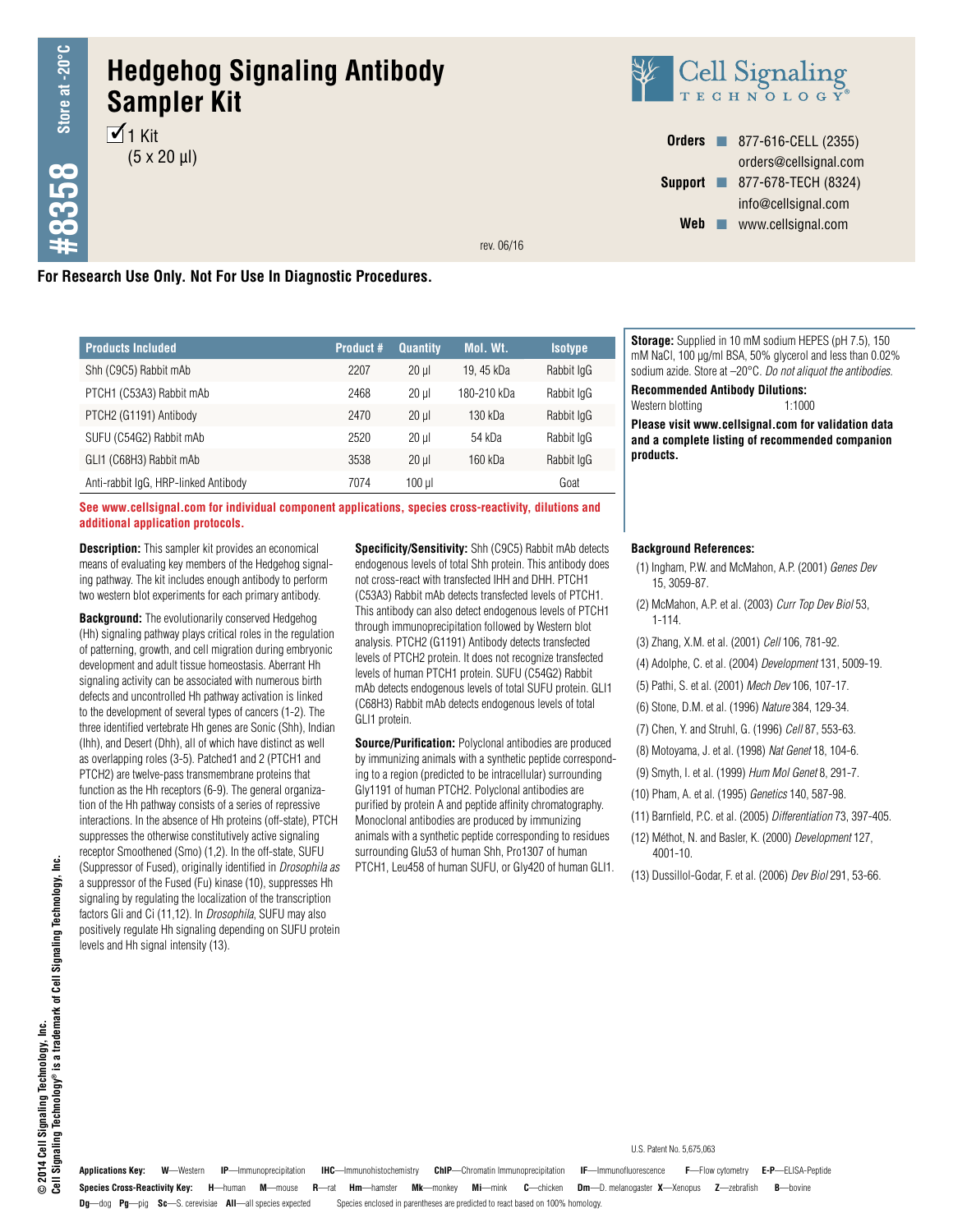



*Western blot analysis of extracts from COS cells, untransfected or transiently transfected with a construct expressing human PTCH2, using PTCH2 (G1191) Antibody #2470.*



*Western blot analysis of extracts from RMS-13 and TOV-112D cells using GLI1 (C68H3) Rabbit mAb #3538.*

*Western blot analysis of total cell lysates from COS cells, untransfected or transiently transfected with a human PTCH1 expression construct, using PTCH1 (C53A3) Rabbit mAb #2468.*



*Western blot analysis of total cell lysates from various cell types using SUFU (C54G2) Rabbit mAb #2520.*